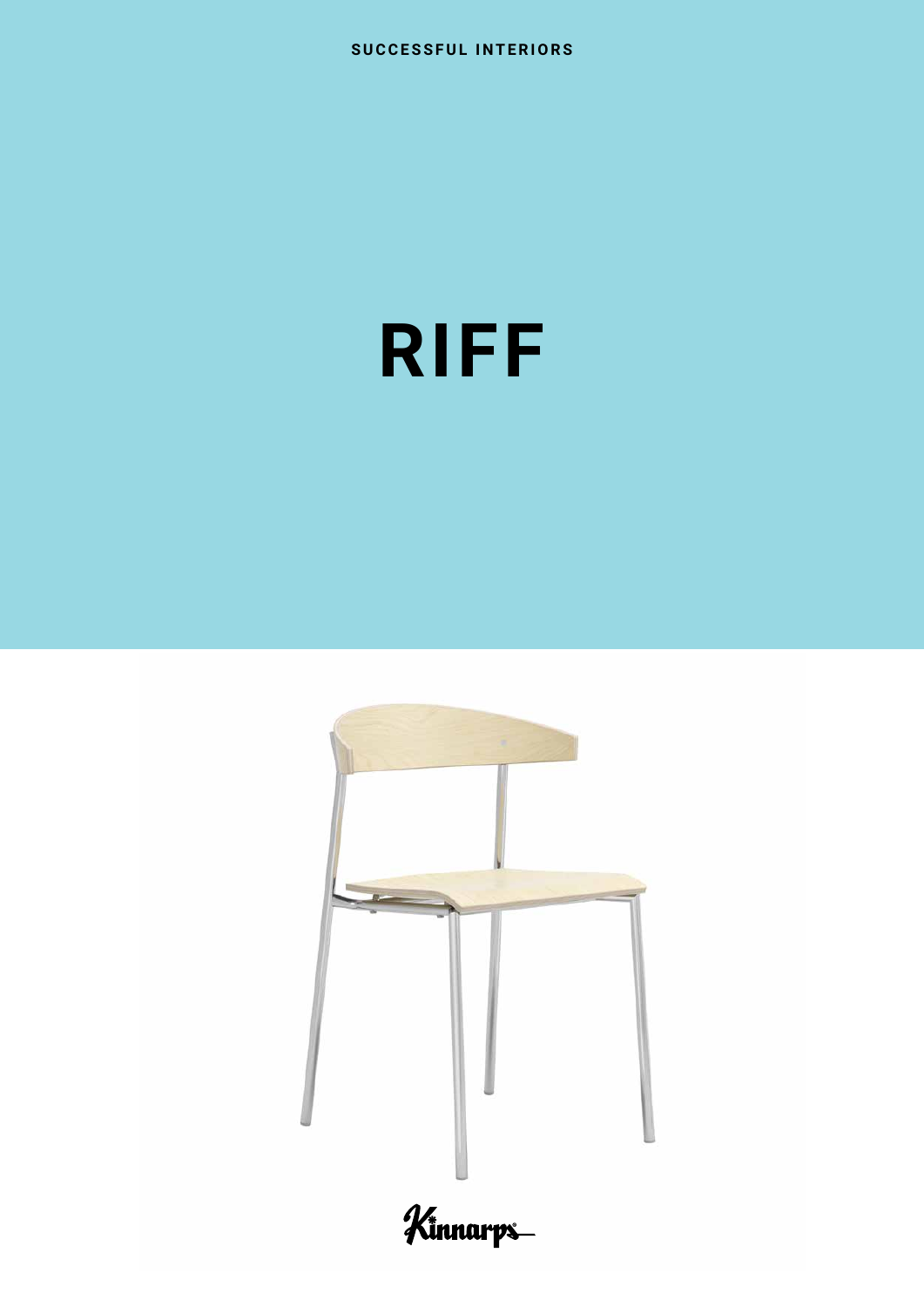## **GET THINGS DONE. LIGHTWEIGHT, TOUGH AND STACKABLE. RIFF GETS THE JOB DONE, WHEREVER IT'S PLACED. IT WORKS AS WELL IN CAFÉS AND CANTEENS AS IT DOES IN CLASSROOMS AND OTHER COMMON AREAS.**



## **RIFF – CHAIR**

**SEAT** Upholstered, padded or moulded wood, laminate (beech, birch, oak, black, white, red, green, blue).

**BACK** Moulded wood, laminate (beech, birch, oak, black, white, red, green, blue).

**PADDING** Polyether. ARMRESTS Integrated with backrest.

**UNDERFRAME** Powder-coated steel, (silver, black, white) and chrome with plastic glides. Option: glide with felt pad. Linkable. Stackable (up to 6 chairs with chrome-plated underframe). Suspendable.

**UNIT** mm. kg. **DESIGN** Sture Eng, Kjell Nordin.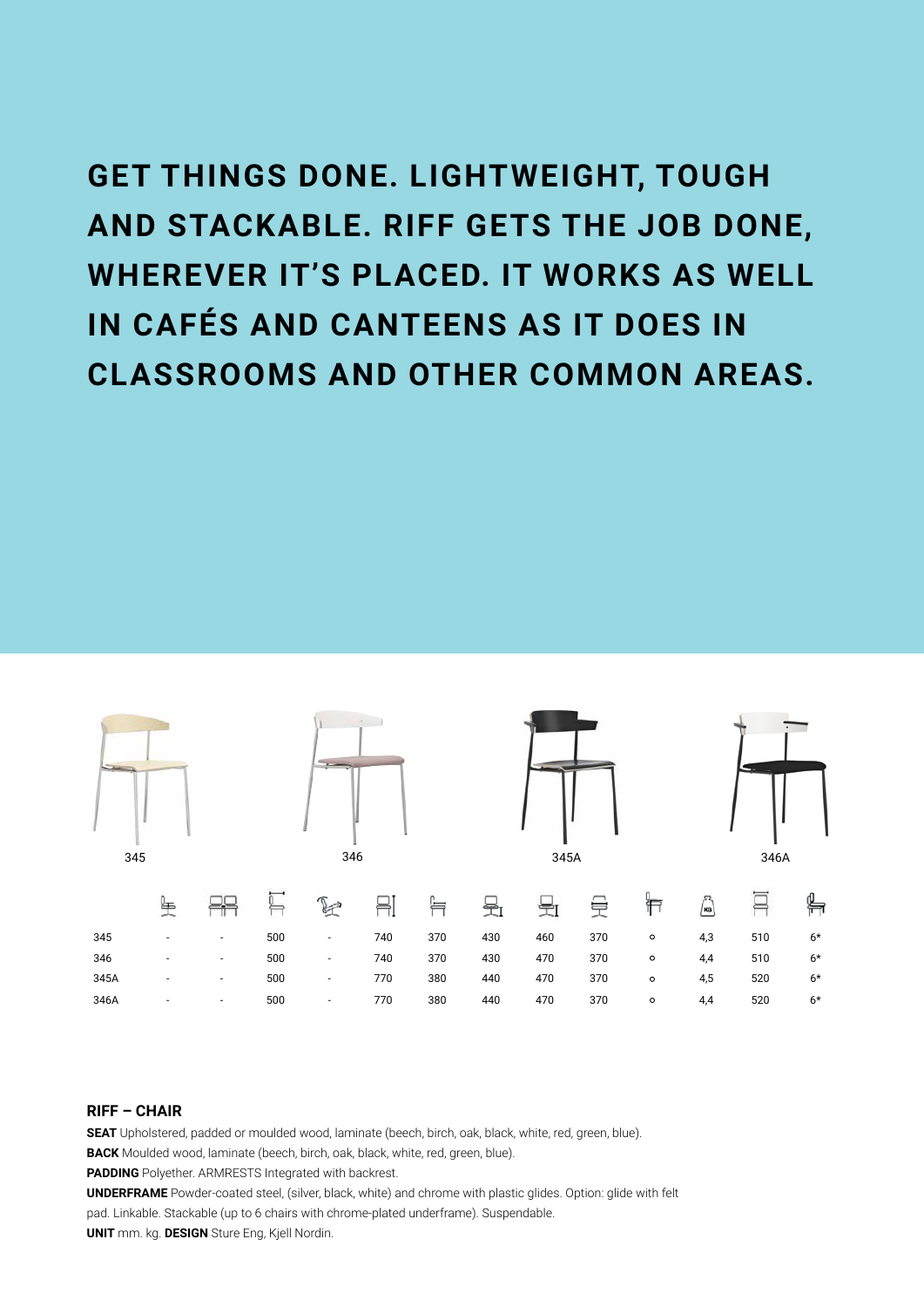

Riff is a lightweight, durable chair offering good seating comfort. The back and seat are made of moulded wood. The seat is available with or without upholstery. Riff is also available with black, white, red, green and blue laminate as an alternative to the beech, birch and oak wood finishes. The chair is equipped with glides and stands stable on all surfaces. Riff is linkable and can be hung. It is also stackable (up to 6 chairs with chrome-plated underframe) for easy moving and storage of the chair. All Riff components are recyclable.







**STACKABLE LINKABLE SUSPENDABLE**



Kinnarps Colour Studio is our collection of materials that gives you hundreds of sustainable, creative and attractive materials, colours and patterns. Kinnarns.com/kcs